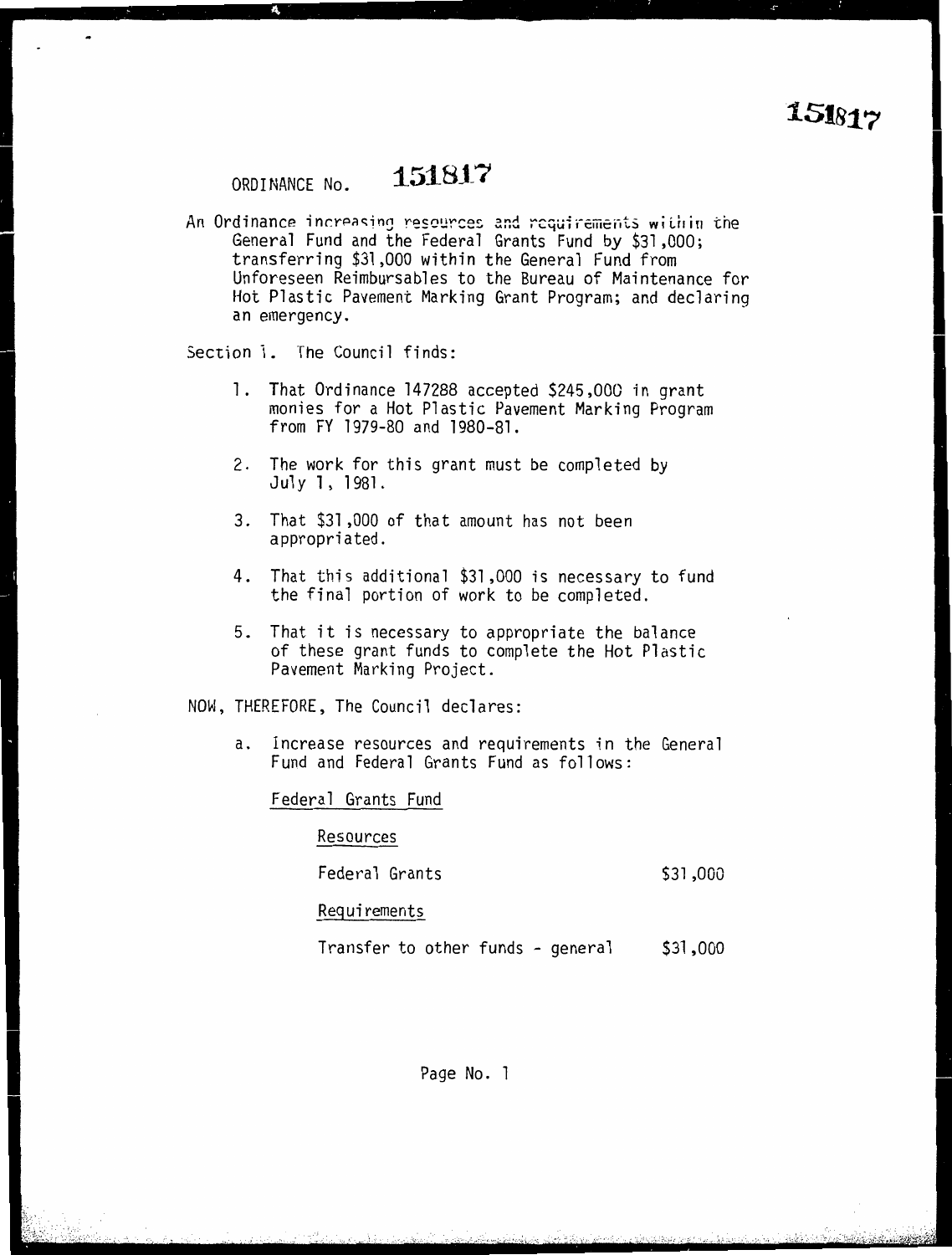## **ORDINANCE No.**

**1S1817** 

General Fund

|    | Resources                                                                    |          |
|----|------------------------------------------------------------------------------|----------|
|    | Transfers from other funds - Federal<br>Grants                               | \$31,000 |
|    | Requirements                                                                 |          |
|    | Bureau of Traffic Engineering<br>58100145/8062/580                           | \$31,000 |
| b. | Appropriations are hereby transferred within the<br>General Fund as follows: |          |
|    | General Fund                                                                 |          |
|    | Unforeseen Reimbursables                                                     | (31,000) |
|    | Bureau of Maintenance (16200841/330)                                         | \$31,000 |
|    | on II. The Council declares that an emergency exists in                      |          |

Section II. The Council declares that ar. emergency exists in order to complete this transaction during FY 1980-81; therefore, this ordinance shall be in full force and effect on and after its passage by Council.

Passed by the Council. **JUN 24 1981** 

Commissioner Mildred A. Schwab Margaret J. Ellison:jjp June 15, 1981

**Attest:** 

~ ,- *<sup>I</sup>*'/ /  $e$ thelemet

Auditor of the City of Portland